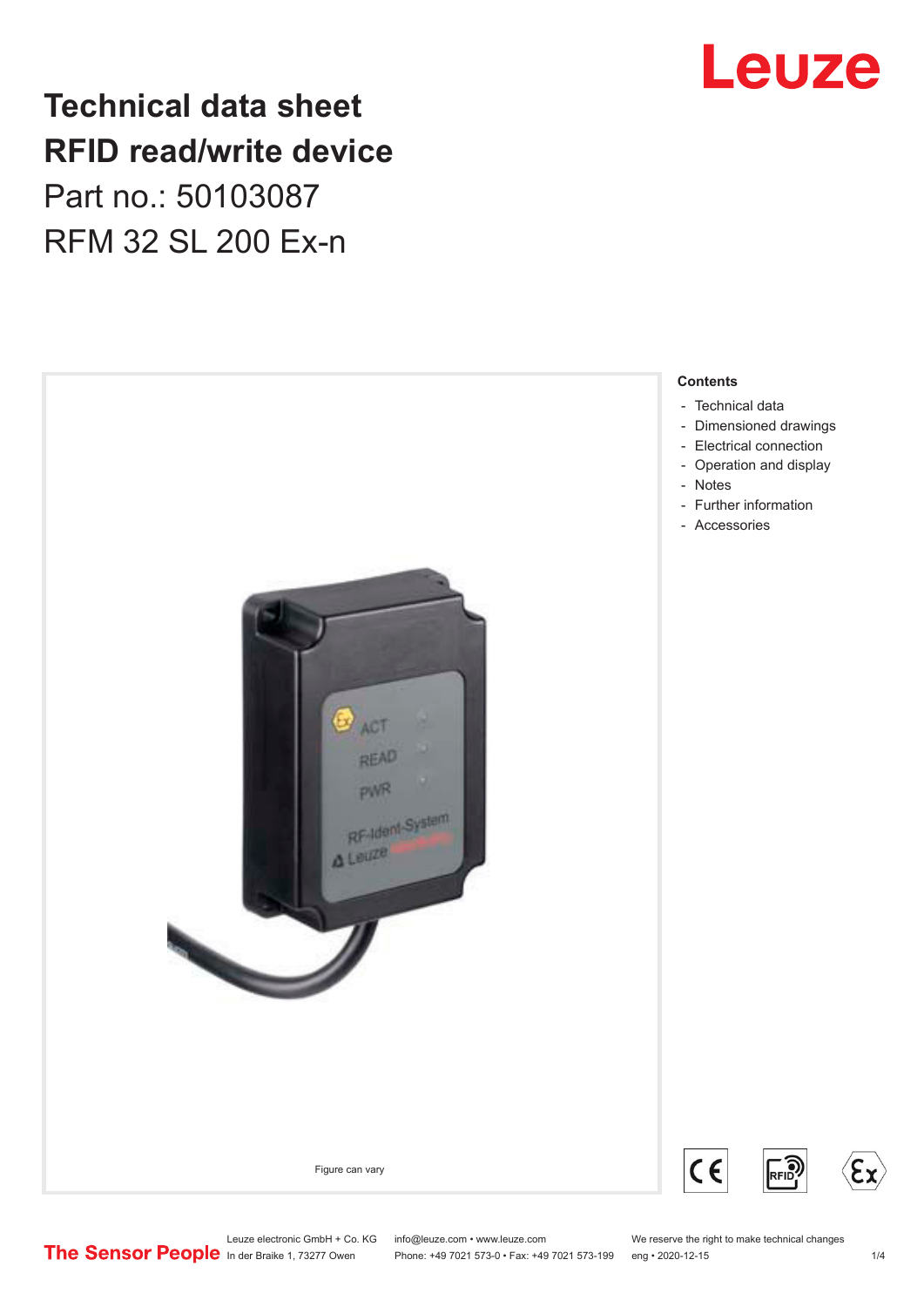## <span id="page-1-0"></span>**Technical data**

### **Basic data**

| <b>Basic data</b>                              |                              |  |  |
|------------------------------------------------|------------------------------|--|--|
| <b>Series</b>                                  | <b>RFM</b>                   |  |  |
| <b>Working frequency</b>                       | 13.56 MHz                    |  |  |
| <b>Functions</b>                               |                              |  |  |
| <b>Functions</b>                               | Configurable operating modes |  |  |
|                                                | 1/O                          |  |  |
|                                                | <b>LED</b> indicator         |  |  |
|                                                | Reading gate control         |  |  |
| <b>Read data</b>                               |                              |  |  |
| Reading/writing range, max.                    | 110 mm                       |  |  |
| Transponder, readable                          | <b>ICodeSLI</b>              |  |  |
|                                                | Infineon MyD                 |  |  |
|                                                | TagIT HFI                    |  |  |
| <b>Electrical data</b>                         |                              |  |  |
|                                                |                              |  |  |
| Performance data                               |                              |  |  |
| Supply voltage U <sub>B</sub>                  | 12  30 V, DC                 |  |  |
| Power consumption, max.                        | 1 W<br>Read/Write            |  |  |
| <b>Memory access</b>                           |                              |  |  |
| <b>Transmission speed</b>                      | 4,000 Bd                     |  |  |
| <b>Inputs</b>                                  |                              |  |  |
| Number of digital switching inputs             | 1 Piece(s)                   |  |  |
|                                                |                              |  |  |
| <b>Outputs</b>                                 |                              |  |  |
| Number of digital switching outputs 1 Piece(s) |                              |  |  |
| <b>Interface</b>                               |                              |  |  |
| <b>Type</b>                                    | <b>RS 232</b>                |  |  |
|                                                |                              |  |  |
| <b>RS 232</b>                                  |                              |  |  |
| <b>Function</b>                                | <b>Process</b>               |  |  |
| <b>Transmission speed</b>                      | 9.600 Bd                     |  |  |

| <b>Connection 1</b>       |                                     |
|---------------------------|-------------------------------------|
| <b>Function</b>           | Data interface                      |
|                           | Signal IN                           |
|                           | Signal OUT                          |
|                           | Voltage supply                      |
| <b>Type of connection</b> | Cable with socket connectors (10+6) |
| Cable length              | 10,000 mm                           |
|                           |                                     |

### **Mechanical data**

| Design                   | Cubic                  |
|--------------------------|------------------------|
| Dimension (W x H x L)    | 76 mm x 30 mm x 102 mm |
| <b>Housing material</b>  | <b>Plastic</b>         |
| Net weight               | 1,060 $q$              |
| <b>Housing color</b>     | <b>Black</b>           |
| <b>Type of fastening</b> | Through-hole mounting  |

### **Environmental data**

| Ambient temperature, operation     | -25  60 °C |
|------------------------------------|------------|
| Ambient temperature, storage       | $-4070 °C$ |
| Relative humidity (non-condensing) | $590\%$    |

### **Ex specification**

| Ex device group          |                           |
|--------------------------|---------------------------|
| Temperature class, gases | T4                        |
| Ignition protection type | "d" pressure-encapsulated |
|                          | "nA" non-sparking         |

#### **Certifications**

| Degree of protection  | IP 67 |
|-----------------------|-------|
| <b>Certifications</b> |       |

#### **Classification**

| <b>Customs tariff number</b> | 84719000 |
|------------------------------|----------|
| eCl@ss 5.1.4                 | 27280401 |
| $eC/\omega$ ss 8.0           | 27280401 |
| $eC/\omega$ ss 9.0           | 27280401 |
| eCl@ss 10.0                  | 27280401 |
| eCl@ss 11.0                  | 27280401 |
| <b>ETIM 5.0</b>              | EC001825 |
| <b>ETIM 6.0</b>              | EC002998 |
| <b>ETIM 7.0</b>              | EC002998 |

#### **Connection**

**Number of connections** 1 Piece(s)

**Data format** Fixed **Start bit** 1 **Data bit** 8 **Stop bit** 1 **Parity** None

Transmission protocol <STX><data><CR><LF>

# Leuze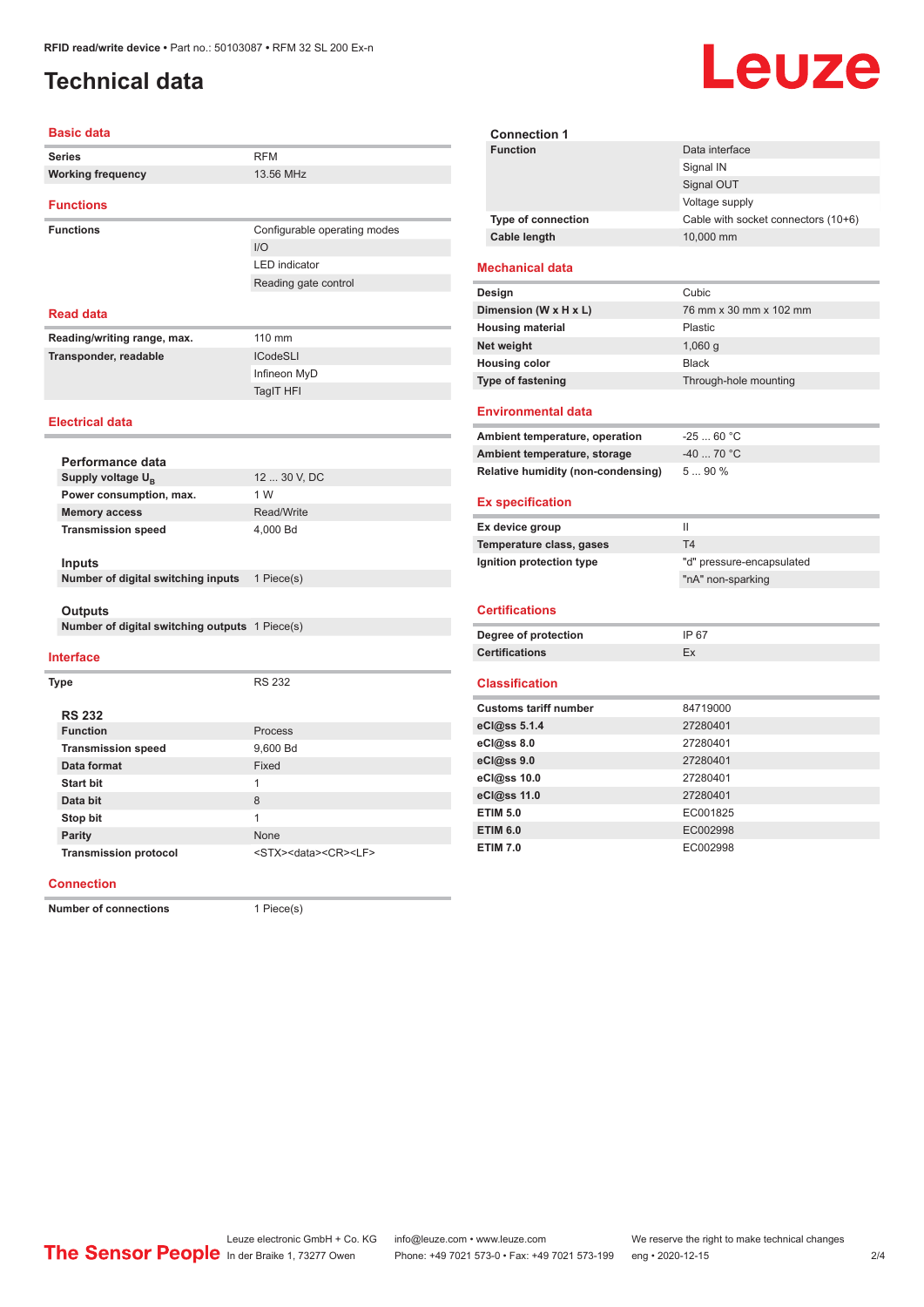## <span id="page-2-0"></span>**Dimensioned drawings**

All dimensions in millimeters

30



### **Electrical connection Connection 1**

| <b>Function</b>    |                    | Data interface                      |  |
|--------------------|--------------------|-------------------------------------|--|
|                    |                    | Signal IN                           |  |
|                    |                    | Signal OUT                          |  |
|                    |                    | Voltage supply                      |  |
| Type of connection |                    | Cable with socket connectors (10+6) |  |
| Cable length       |                    | 10,000 mm                           |  |
|                    |                    |                                     |  |
|                    |                    |                                     |  |
| <b>Pin</b>         | Pin assignment     | <b>Conductor color</b>              |  |
|                    |                    |                                     |  |
| 1                  | n.c.               | White-brown                         |  |
| $\overline{2}$     | n.c.               | White-red                           |  |
| 3                  | n.c.               | White-orange                        |  |
| $\overline{4}$     | n.c.               | White-yellow                        |  |
| 5                  | n.c.               | White-green                         |  |
| 6                  | SWOUT <sub>1</sub> | White-black                         |  |
| 7                  | <b>GND</b>         | <b>Brown</b>                        |  |
| 8                  | n.c.               | Red                                 |  |
| 9                  | n.c.               | Orange                              |  |

# **Leuze**